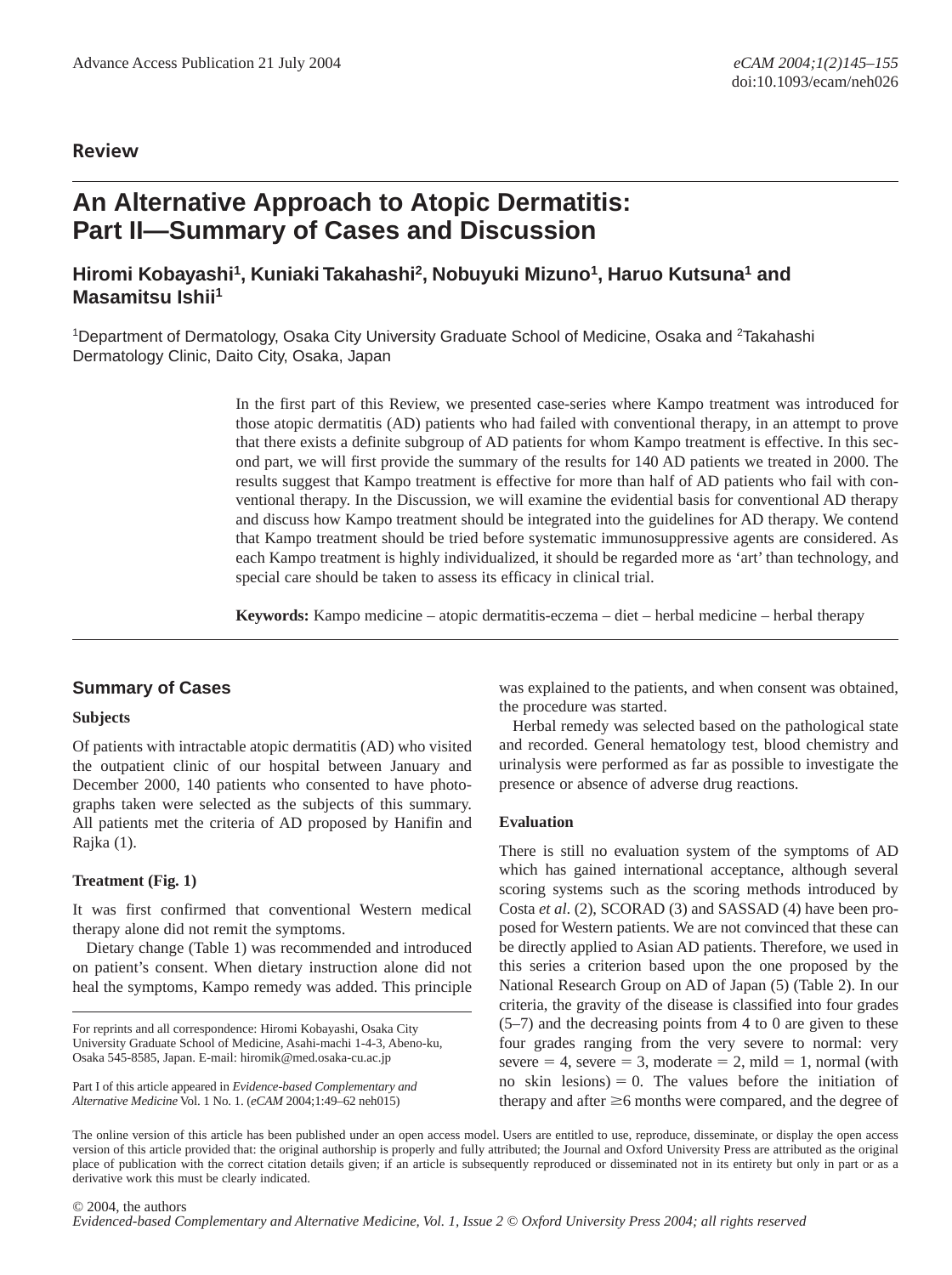

**Table 1.** Diet instruction

- 1. The principle food is rice. Boiled rice is recommended for breakfast. Low-polished rice from which influence of contamination is eliminated as far as possible.
- 2. For dishes other than the principle food, vegetables in season, fish and shellfish/seaweed, soybean products.
- 3. Be careful not to ingest excess sweets, alcohol, coffee or juice.
- 4. Be careful not to ingest excess meats, fats or fatty oils (n-6 fatty acids in particular).
- 5. Avoid processed food and additives.
- 6. Bland taste and homemade dishes are recommended.
- 7. Moderation in eating and pleasant meals with sufficient chewing.

**Table 2.** Classification of global clinical severity proposed by the National Research Group on AD of Japan

| Mild        | Only mild skin symptoms (slight erythema, dryness, scaling)<br>regardless of the affected area                                                  |
|-------------|-------------------------------------------------------------------------------------------------------------------------------------------------|
| Moderate    | With severe inflammatory lesions (erythema, papules,<br>erosions, infiltration, lichenification) over less than 10% of<br>the body surface area |
| Severe      | With severe inflammatory lesions over 10–30% of the body<br>surface area.                                                                       |
| Very severe | With severe inflammatory lesions over more than 30% of the<br>body surface area.                                                                |

improvement in the clinical symptoms was judged. Three or more points of improvement or persistence of exanthema-free condition for  $\geq$ 6 months were rated as 'remarkable improvement', two points as 'improvement', one point as 'slight improvement', no change in points or improvement requiring oral steroid treatment within 6 months as "no change", and a minus point change was rated as "deterioration". Patients who had not been cured but stopped visiting the hospital within 6 months were defined as 'drop out'. The evaluation results were recorded and used for later therapy for individual patients. The ratios of patients in whom the symptoms were alleviated by dietary instruction alone and patients who required oral herbal administration were investigated in these records. For

those patients whose clinical symptoms after 3 years were confirmed, the gravity of their disease state was evaluated on the same scale as above to compare with the baseline condition.

For those whose symptoms we could not confirm, the results were simply defined as 'unknown'. For the adverse effects of the therapy, not only skin symptoms due to AD, but any subjective and objective abnormalities were carefully examined and recorded.

#### **Kampo Prescriptions**

The following principles were applied in prescriptions:

- (i) Byakko-ka-ninjin-to (8) and Oren-gedoku-to (8) for erythema due to inflammatory congestion. Byakkoka-ninjin-to for heavy erythema with hotness with dry skin. Oren-gedoku-to for erythema with heavy congestion which is slightly edematous (9,10);
- (ii) Eppi-ka-jutsu-to (8) for exudative eczema or heavily edematous erythema (9,10); Ji-zuso-ippo (Zhi-touchuang-yi-fang) (Table 3) (11–13) for exudative eczema or impetigo on the scalp;
- (iii) Jyumi-haidoku-to (Shi-wei-bai-du-tang) (Table 4)  $(12–14)$  for folliculitis-like exanthema or pustule  $(9,10)$ ;
- (iv) Shofu-san (8) for pruritus;
- (v) Ku-Oketsu preparations (qu yu xue ji: drugs for overcoming blood stagnation) for lichen and prurigo (9,10);
- (vi) Yokuinin (8) and Unsei-in (8) for dryness and desquamation (9,10);
- (vii) Gorei-san (8) or Chorei-to (8) for water retention  $(10,15);$
- (viii) Hochu-ekki-to (8) for Ki-kyo (qi xu: deficiency of Qi);
- (ix) Keigai-rengyo-to (Jing-jie-lian-qiao-tang) (Table 5) (12–14), Saiko-seikan-to (Chai-hu-qing-gan-tang) (Table 6) (12–14) for constitutional detoxication, Ku-Okestu preparations for Oketsu (yu xue: blood stagnation; syndrome caused by blood stagnation), for example venous engorgement and dark-blue spots, and for those with constipation (9,12,14);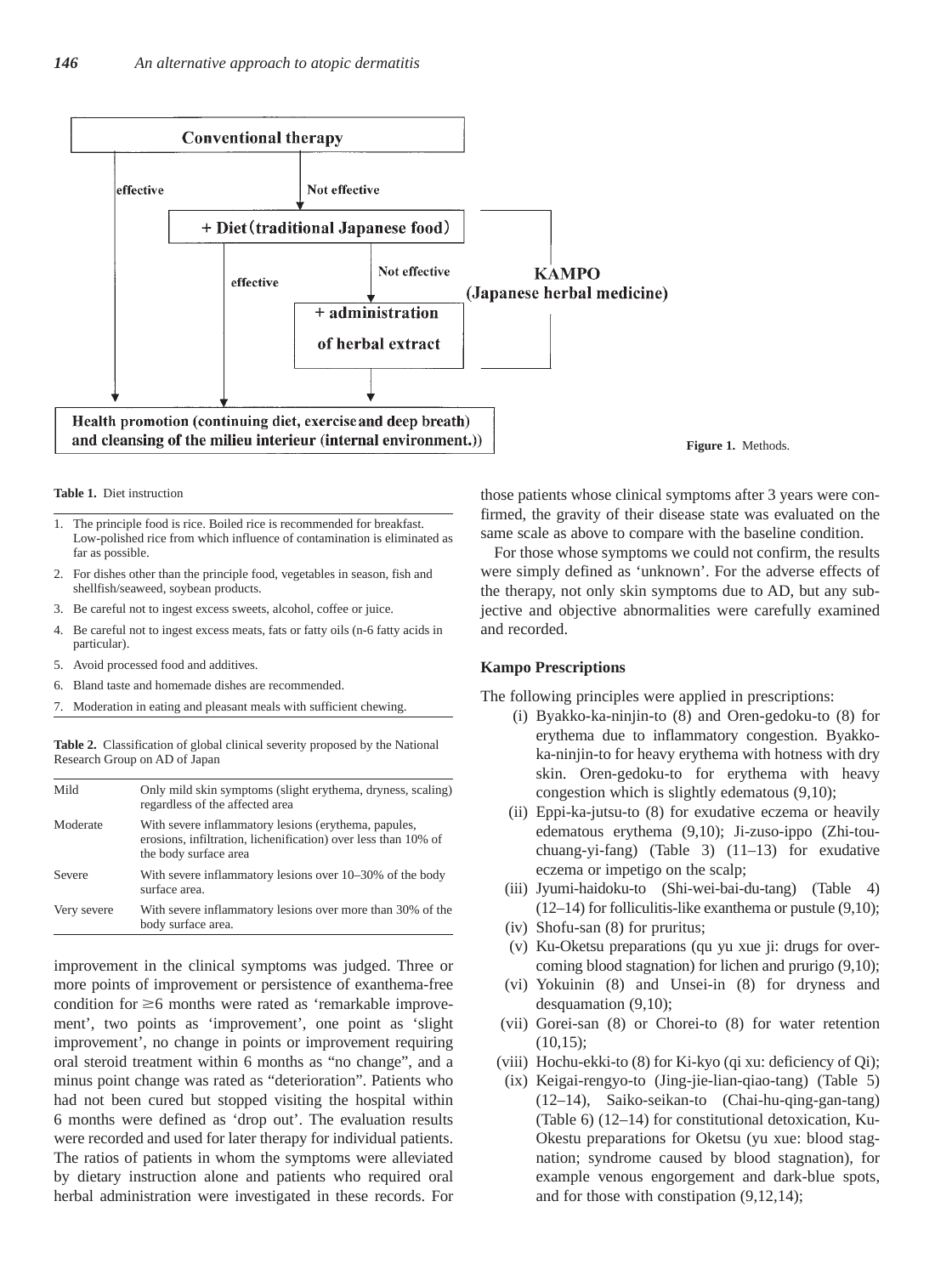**Table 3.** Components of Ji-zuso-ippo (Japanese; Zhi-tou-chuang-yi-fang in Chinese) extract granules for ethical use (actions: dissolves eczema and impetigo of the scalp)

| Japanese     | Grams | Scientific name                 | Actions                                                                                      |
|--------------|-------|---------------------------------|----------------------------------------------------------------------------------------------|
| Senkyu       | 3.0   | Cnidii Rhizoma                  | Promotes blood circulation                                                                   |
| Sojutsu      | 3.0   | Atractylodis Lanceae<br>Rhizoma | Harmonizes water metabolism                                                                  |
| Rengyo       | 3.0   | <b>Forsythiae Fructus</b>       | Anti-bacterial, anti-<br>inflammatory                                                        |
| <b>B</b> ofu | 2.0   | Ledebouriellae Radix            | Relieves itching, relieves pain                                                              |
| Kanzo        | 1.0   | Glycrrhizae Radix               | Antitoxic, sedative, protect<br>digestive system                                             |
| Keigai       | 1.0   | Schizonepetae Spica             | Relieves pain, relieves itching,<br>anti-inflammatory                                        |
| Koka         | 1.0   | Carthami Flos                   | Dissolves O-Ketsu, anti-<br>inflammatory                                                     |
| Nindo        | 0.5   | Lonicerae Caulis et<br>Folium   | Resolves purulent inflammation                                                               |
| Daio         | 2.0   | Rhei Rhizoma                    | Dissolves O-Ketsu, promotes<br>blood circulation, removes<br>constipation, anti-inflammatory |

**Table 4.** Components of Jumi-haidoku-to (Japanese; Shi-wei-bai-du-tang in Chinese) extract granules for ethical use (actions: resolves purulent inflammation)

| Japanese       | Grams | Scientific name              | Actions                                                             |
|----------------|-------|------------------------------|---------------------------------------------------------------------|
| Saiko          | 3.0   | Bupleuri Radix               | Sedative                                                            |
| Kikyo          | 3.0   | Platycodi Radix              | Anti-inflammatory, resolves pus                                     |
| Senkyu         | 3.0   | Cnidii Rhizoma               | Promotes blood circulation                                          |
| <b>Bukuryo</b> | 2.0   | Hoelen                       | Removes excess body fluid                                           |
| Bofu           | 2.0   | Ledebouriellae Radix         | Relieves itching, relieves pain                                     |
| Kanzo          | 1.0   | Glycrrhizae Radix            | Antitoxic, sedative, protects<br>digestive system                   |
| Keigai         | 1.0   | Schizonepetae Spica          | Relieves pain, relieves itching,<br>anti-inflammatory               |
| Shokyo         | 1.0   | Zingiberis Rhizoma           | Anti-emetic, protects gastric<br>mucosa                             |
| Dokkatsu       | 1.0   | Aralliae Rhizoma et<br>Radix | Relieves pain                                                       |
| Bokusoku       | 3.0   | <b>Ouercus Cortex</b>        | Relieves pain, relieves itching,<br>anti-inflammatory, resolves pus |

- (x) Toki-shigyaku-ka-goshuyu-shokyo-to (Dang-gui-si-nijia-wu-zhu-Yu-Sheng-Jiang-Tang) (Table 7) (12–14), for chill (9,12,14);
- (xi) Toki-shakuyaku-san (8) for chill accompanied by water retention  $(9,12,14)$ ;
- (xii) Kami-shoyo-san (8) or Saiko-ka-ryukotsu-borei-to (8) for failure of autonomic nerve regulation (9,12,14).

# **Results (Tables 8–10)**

Fifty-six male and 84 female patients, with ages ranging from 7 months to 53 years old, were treated. Among them, 48 patients were classified as 'very severe', 54 as 'severe', 31 as 'moderate' and 7 as 'mild'. All of the 'very severe', 53 of the 'severe' patients, 27 of the 'moderate' patients and five of the 'mild' patients had been treated in other hospitals.

| <b>Table 5.</b> Components of Keigai-rengyo-to (Japanese; Jing-jie-lian-qiao-tang |  |
|-----------------------------------------------------------------------------------|--|
| in Chinese) extract granules for ethical use (actions: anti-inflammatory,         |  |
| reduces troubles by propionibacterium acnes, acts for immune regulation)          |  |

| Japanese    | Grams | Scientific name                      | Actions                                                                    |
|-------------|-------|--------------------------------------|----------------------------------------------------------------------------|
| Ogon        | 1.5   | Scutellariae Radix                   | Anti-inflammatory, cools                                                   |
| Obaku       | 1.5   | Phellodendri Cortex                  | Anti-inflammatory                                                          |
| Oren        | 1.5   | Coptidis Rhizoma                     | Anti-inflammatory                                                          |
| Kikyo       | 1.5   | Platycodi Radix                      | Resolves sputum and pus, anti-<br>inflammatory                             |
| Kijitsu     | 1.5   | Aurantii Fructus<br><i>Immaturus</i> | Protects gastric mucosa                                                    |
| Keigai      | 1.5   | Schizonepetae Spica                  | Relieves pain, relieves itching,<br>anti-inflammatory                      |
| Saiko       | 1.5   | Bupleuri Radix                       | Sedative when smaller amount                                               |
| Sanshishi   | 1.5   | Gardeniae Fructus                    | Sedative, Mild anti-inflammatory                                           |
| Juk-jio     | 1.5   | Rehmanniae Radix                     | Moisters                                                                   |
| Shakuyaku   | 1.5   | Paeoniae Radix                       | Relieves spasm, relieves pain,<br>anticonvulsive, relieves blood<br>stasis |
| Senkyu      | 1.5   | Cnidii Rhizoma                       | Promotes blood circulation<br>resolves pus                                 |
| Toki        | 1.5   | Angelicae Radix                      | Promotes blood circulation                                                 |
| Hakka       | 1.5   | Menthae Herba                        | Anti-inflammatory, sedative                                                |
| Byakushi    | 1.5   | Angelice Dahuricae<br>Radix          | Resolves pus, relieves pain                                                |
| <b>Bofu</b> | 1.5   | Ledebouriellae<br>Radix              | Relieves itching, relieves pain                                            |
| Rengyo      | 1.5   | <b>Forsythiae Fructus</b>            | Anti-bacterial, anti-inflammatory                                          |
| Kanzo       | 1.0   | Glycrrhizae Radix                    | Antitoxic, sedative, protects<br>digestive system                          |

Of the 140 patients, 37 (26.4%) did not go proceed to Kampo treatment (four of the 'very severe', 13 of the 'severe', 17 of the 'moderate' and three of the 'mild' cases). Of these patients, 21 dropped out for reasons other than changes in the disease conditions (e.g. because of other time commitments), one ceased to visit our hospital because the symptoms disappeared within 2 months without receiving Kampo therapy. On telephone contact it was found that two among them were improved remarkably with diet therapy alone, two were improved, one was slightly improved, and four were unchanged (the other 12 patients were 'unknown', because contact could not be established). Among those who were treated in our outpatient clinic for more than 6 months, there were eight patients whose symptoms were remitted by change in dietary habit alone, with continuation of Western conventional therapy (5.7% of total patients). For the group of patients who did not wish to take Kampo medicine but followed the diet recommendations during the observation period, the diet change was slightly effective in seven patients (5%), with no effect in one (0.7%) patient. After 3 years followup, symptoms of those patients were remarkably improved in eight patients, slightly improved in one and unknown in seven. The remaining 103 patients (73.6%) proceeded to receive oral Kampo preparations. The classification of these remaining patients was: 44 'very severe', 41 'severe', 14 'moderate' and four 'mild' cases. After 6–12 months follow-up, remarkable improvement was seen in 25 patients (17.9% of the total),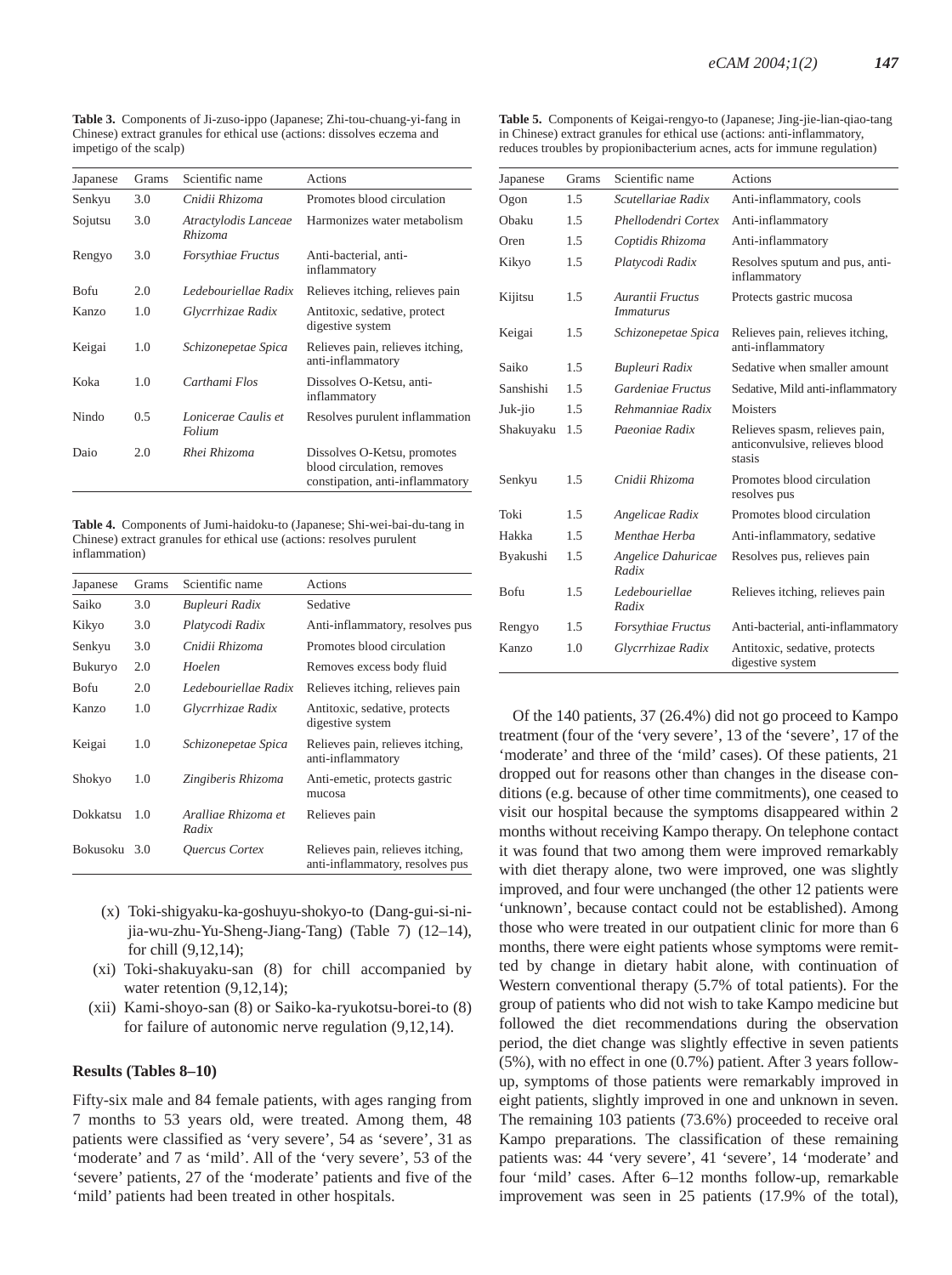**Table 6.** Components of Saiko-seikan-to (Japanese; Chai-hu-qing-gan-tang in Chinese) extract granules for ethical use (actions: reduces recurrence of tonsillitis, eczema, or inflammation, anti-allergic)

| Japanese  | Grams | Scientific name           | Actions                                                                    |  |  |
|-----------|-------|---------------------------|----------------------------------------------------------------------------|--|--|
| Ogon      | 1.5   | Scutellariae Radix        | Anti-inflammatory, cools                                                   |  |  |
| Obaku     | 1.5   | Phellodendri Cortex       | Anti-inflammatory                                                          |  |  |
| Oren      | 1.5   | Coptidis Rhizoma          | Anti-inflammatory                                                          |  |  |
| Kikyo     | 1.5   | Platycodi Radix           | Resolves sputum and pus,<br>anti-inflammatory                              |  |  |
| Karokon   | 1.5   | Trichosanthis Radix       | Anti-inflammatory                                                          |  |  |
| Goboshi   | 1.5   | Arctii Fructus            | Anti-inflammatory, resolves pus                                            |  |  |
| Saiko     | 2.0   | Bupleuri Radix            | Sedative when smaller amount                                               |  |  |
| Sanshishi | 1.5   | Gardeniae Fructus         | Sedative, mild anti-inflammatory                                           |  |  |
| Juku-Jio  | 1.5   | Rehmanniae Radix          | Moistens                                                                   |  |  |
| Shakuyaku | 1.5   | Paeoniae Radix            | Relieves spasm, relieves pain,<br>anticonvulsive, relieves blood<br>stasis |  |  |
| Senkyu    | 1.5   | Cnidii Rhizoma            | Promotes blood circulation.<br>resolves pus                                |  |  |
| Toki      | 1.5   | Angelicae Radix           | Promotes blood circulation                                                 |  |  |
| Hakka     | 1.5   | Menthae Herba             | Anti-inflammatory, sedative                                                |  |  |
| Rengyo    | 1.5   | <b>Forsythiae Fructus</b> | Anti-bacterial, anti-inflammatory                                          |  |  |
| Kanzo     | 1.5   | Glycrrhizae Radix         | Antitoxic, sedative, protects<br>digestive system                          |  |  |

**Table 7.** Components of Toki-shigyaku-ka-goshuyu-shokyo-to (Japanese; Dang-gui-si-ni-jia-wu-zhu-yu-sheng-jiang-tang in Chinese) extract granules for ethical use (actions: reduces chill, promotes blood circulation)

| Japanese  | Grams | Scientific name    | Actions                                                                    |
|-----------|-------|--------------------|----------------------------------------------------------------------------|
| Taiso     | 5.0   | Zyzyphi Fructus    | Antitoxic, strengthens digestive<br>system                                 |
| Keihi     | 3.0   | Cinnamoini Cortex  | Promotes blood circulation                                                 |
| Shakuyaku | 3.0   | Paeoniae Radix     | Relieves spasm, relieves pain,<br>anticonvulsive, relieves blood<br>stasis |
| Toki      | 3.0   | Angelicae Radix    | Promotes blood circulation                                                 |
| Mokutsu   | 3.0   | Akebiae Caulis     | Removes excess body fluid                                                  |
| Kanzo     | 2.0   | Glycrrhizae Radix  | Antitoxic, sedative, protects<br>digestive system                          |
| Goshuyu   | 2.0   | Evodiae Fructus    | Anti-emetic                                                                |
| Saishin   | 2.0   | Asiasari Radix     | Relieves pain                                                              |
| Shokyo    | 1.0   | Zingiberis Rhizoma | Anti-emetic, protects gastric<br>mucosa                                    |

improvement was seen in 30 (21.4%), slight improvement in 21 (15%), unchanged in 14 (10%) and aggravation of condition in four (2.9%). There were withdrawals: seven patients were unassessable because they could not visit our clinic, one was improved within 6 months but subsequent attempts at contact failed and one became unassessable because of heavy treatment for complications. Among these 103 patients, the number treated by Kampo by previous physicians was 22 (15.7% of total), among whom our Kampo treatment was markedly to slightly effective in 19 patients (13.6%). All four patients with aggravated conditions complained of mental stress: of these

four, the aggravation in one coincided with exposure to toxic chemicals used for remodeling of his house and the other three all failed in changing their diets (because of the difficulty in quitting sweets). Thus, we did not consider their conditions to be aggravated by Kampo treatment. Kampo was therefore not discontinued and the symptoms improved with better compliance to the diet instructions. There were no severe adverse effects due to Kampo treatment.

# **Overall Evaluation**

Our approach was markedly effective in 25 patients (17.9% of total), effective in 30 (21.4%) and slightly effective in 21 (15%). Our approach had no effect in 18 patients (12.9%).

After 3 years of follow-up, our approach was markedly effective in 38 patients (27.1% of total), effective in 29 (20.7%), slightly effective in 14 (10%) and unknown in 10 (7.1%).

There were no serious adverse effects due to Kampo sessions with no subjective or objective (laboratory examinations) abnormalities.

# **Discussion**

# **How Firm is the Evidential Basis for Conventional AD Therapy?**

AD is a complex, multifactorial disease for which definite guidelines of treatment have yet to be established. In principle, the treatment mode will differ according to the grade of disease. In mild cases, the mainstay of treatment is skin-care using emollients. Dermatologists in recent years, however, have debated hotly about how to treat those patients whose symptoms recur after this basic measure and also those who present with higher-grade symptoms, either from the beginning or after aggravation. The conventional wisdom among dermatologists centers around a guideline such as follows (16,17):

- 1 As the first line, providing adequate explanation of the nature of disease as well as advice on avoiding irritants, topical steroids for the skin lesion and oral antihistamines for sedation are recommended;
- 2 As the second line, removal of possible allergens and ultraviolet therapy could be considered;
- 3 For the third line treatment of grave conditions, immunosuppressants such as systemic corticosteroids and cyclosporin A could be considered.

In one British guideline, Chinese herbal medicine is included in the third-line treatment (16). In Japan, the consensus guideline can be outlined as below:

- 1 As the first line, it is emphasized that the use of various topical steroids should be fine-tuned according to the degree of skin lesion, and the use of anti-histamines not only for sedation but to directly reduce pruritus is accepted, in addition to guideline 1, above.
- 2 As the second line, systemic use of anti-allergic drugs with anti-cytokine properties are suggested in addition to guideline 2, above, but ultraviolet therapy is reserved for third line.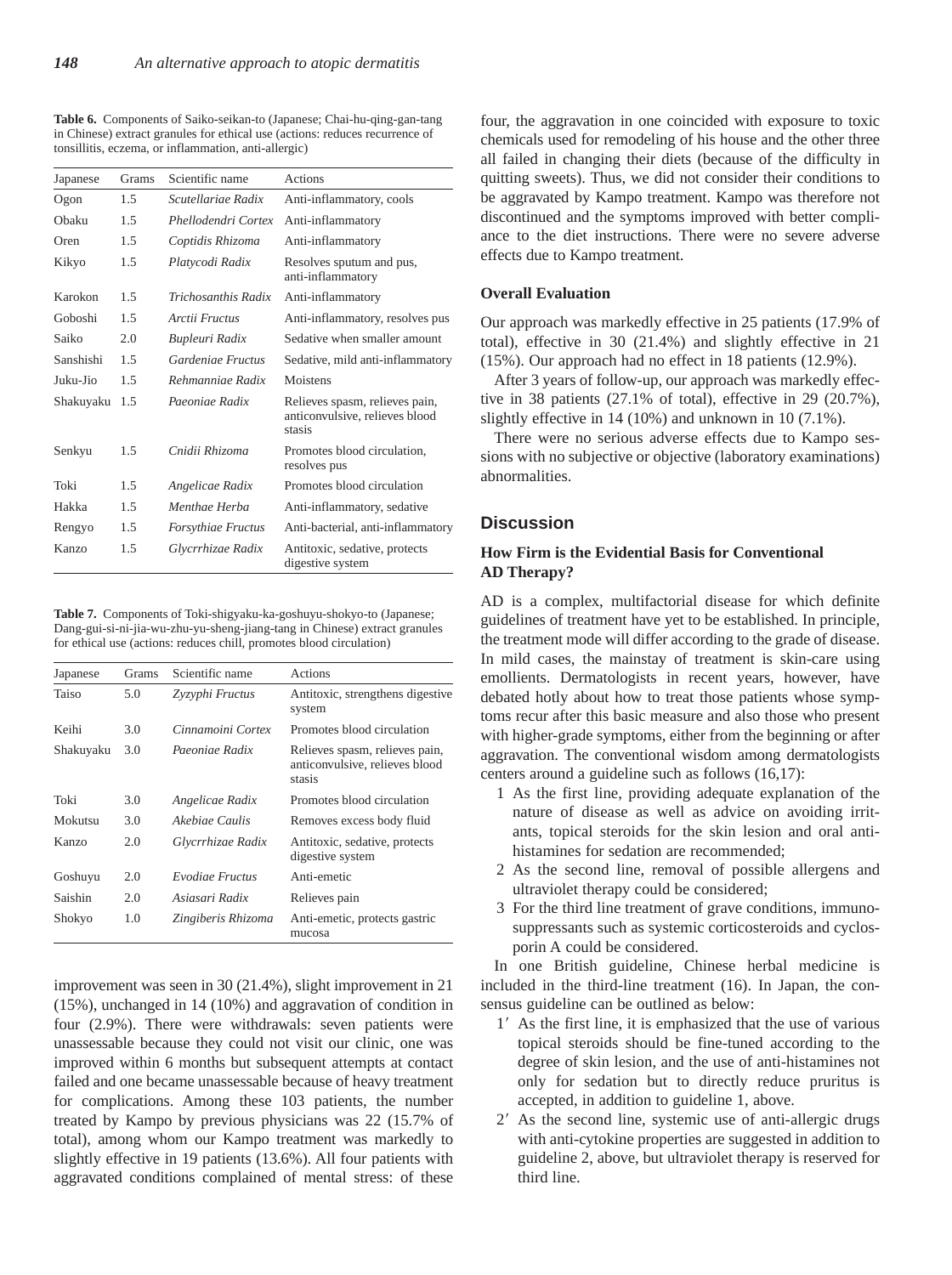#### **Table 8.** The evaluation results after 6 months to one year follow-up

| Evaluation             | Kampo $(-)$            |             |             | Kampo $(+)$             |             |             |
|------------------------|------------------------|-------------|-------------|-------------------------|-------------|-------------|
|                        | patients<br>$(n = 37)$ | $%$ (group) | $%$ (total) | patients<br>$(n = 103)$ | $%$ (group) | $%$ (total) |
| remarkable improvement | 8                      | 21.6        | 5.7         | 25                      | 24.3        | 17.9        |
| improvement            | $\mathbf{0}$           | 0.0         | 0.0         | 30                      | 29.1        | 21.4        |
| slight improvement     | 7                      | 18.9        | 5.0         | 21                      | 20.4        | 15.0        |
| no change              |                        | 2.7         | 0.7         | 14                      | 13.6        | 10.0        |
| deterioration          | $\overline{0}$         | 0.0         | 0.0         | 4                       | 3.9         | 2.9         |
| drop out               | 21                     | 56.8        | 15.0        | 9                       | 8.7         | 6.4         |

**Table 9.** Comparison between groups with or without previous Kampo among patients who received oral Kampo prescriptions

| Evaluation             | previous Kampo $(-)$   |             |              | previous Kampo $(+)$   |             |              |
|------------------------|------------------------|-------------|--------------|------------------------|-------------|--------------|
|                        | patients<br>$(n = 81)$ | $%$ (group) | $%$ (total*) | patients<br>$(n = 22)$ | $%$ (group) | $%$ (total*) |
| remarkable improvement | 17                     | 21.0        | 12.1         | 8                      | 36.4        | 5.7          |
| improvement            | 23                     | 28.4        | 16.4         | 7                      | 31.8        | 5.0          |
| slight improvement     | 17                     | 21.0        | 12.1         | $\overline{4}$         | 18.2        | 2.9          |
| no change              | 12                     | 14.8        | 8.6          | $\overline{c}$         | 9.1         | 1.4          |
| deterioration          | 3                      | 3.7         | 2.1          |                        | 4.5         | 0.7          |
| drop out               | 9                      | 11.1        | 6.4          | $\theta$               | 0.0         | 0.0          |

\*Total, 140, includes 37 patients without administration of Kampo formula. Percentages may not sum to 100, because of rounding.

| Evaluation             | Kampo $(-)$            |             |             | Kampo $(+)$             |             |             |
|------------------------|------------------------|-------------|-------------|-------------------------|-------------|-------------|
|                        | patients<br>$(n = 37)$ | $%$ (group) | $%$ (total) | patients<br>$(n = 103)$ | $%$ (group) | $%$ (total) |
| remarkable improvement | 8                      | 21.6        | 5.7         | 38                      | 36.9        | 27.1        |
| improvement            | $\mathbf{0}$           | 0.0         | 0.0         | 29                      | 28.2        | 20.7        |
| slight improvement     | 1<br>1                 | 2.7         | 0.7         | 14                      | 13.6        | 10.0        |
| no change              | $\overline{0}$         | 0.0         | 0.0         | 3                       | 2.9         | 2.1         |
| deterioration          | $\mathbf{0}$           | 0.0         | 0.0         | $\overline{0}$          | 0.0         | 0.0         |
| unknown                | $\overline{7}$         | 18.9        | 5.0         | 10                      | 9.7         | 7.1         |
| drop out               | 21                     | 56.8        | 15.0        | 9                       | 8.7         | 6.4         |

# **Table 10.** The evaluation results after 3 years follow-up\*

\*Percentages may not sum to 100, because of rounding.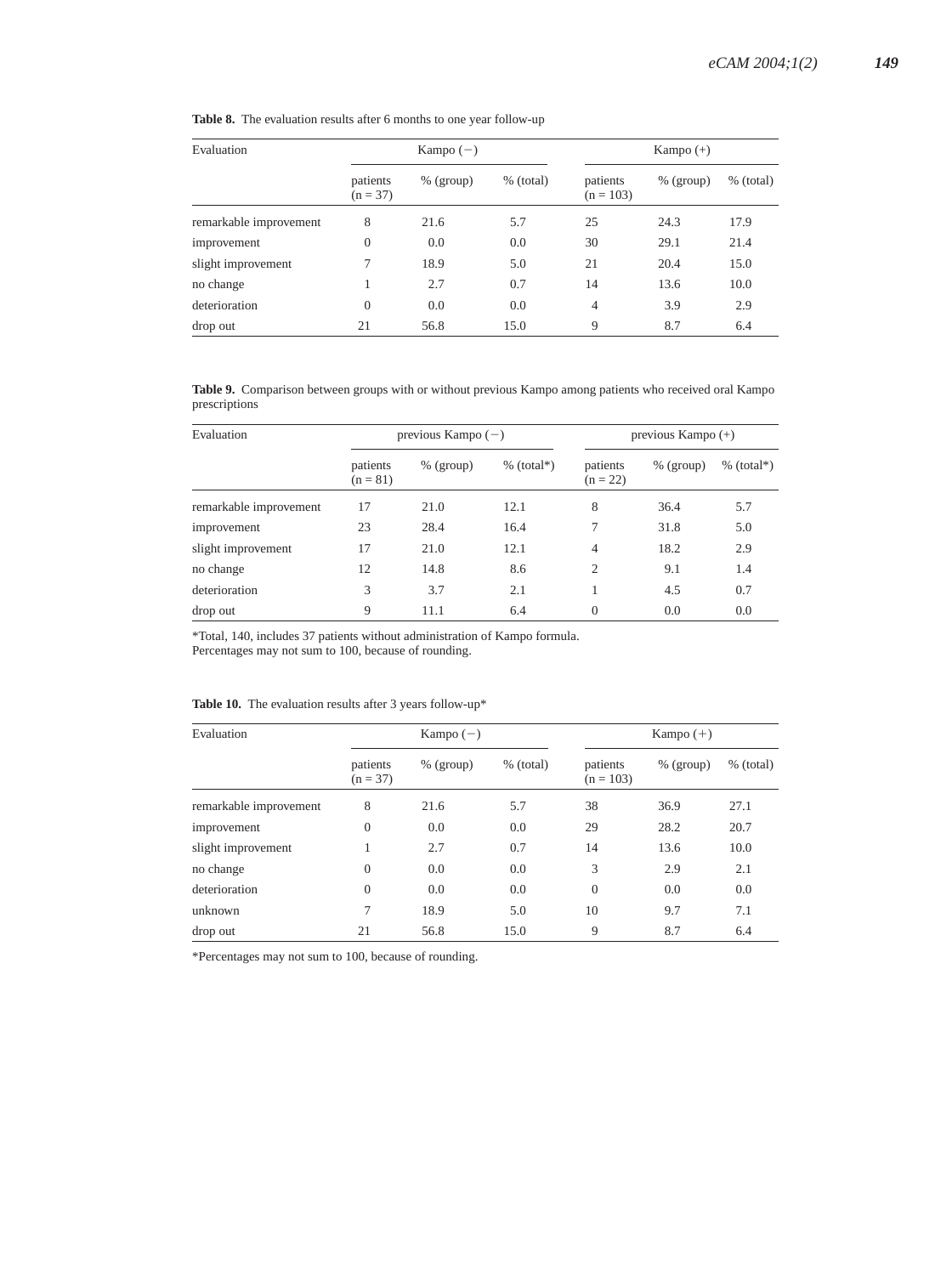3' For the third line, in addition to guideline 3, above, antimycotic agents are suggested for possible mycosis in the intestine, ultraviolet therapy, psychotherapy and antiallergic treatment for metals are recommended (18,19). Systemic use of immunosuppressive agents is not highly recommended in Japan, and topical use of tacrolimus by professional dermatologists with informed consent has been recommended (20).

Even in Japan, the status of Kampo medicine in this system has not been settled yet.

To date, however, there has been little solid evidential basis for either of the approaches above as systematic strategies, at least on the standard model of evidence-based-medicine (EBM). The number of randomized control trials (RCT) on the efficacy of each agent seems to be increasing, but they are still problematic. This is because it is difficult to define the proper endpoint for this disease, and also any clinical trials for AD with a duration of less than 2 years could be of questionable validity. For example, Hoare *et al*. (16) analyzed 1165 RCTs to evaluate various modalities for prevention and treatment of AD. They concluded that oral cyclosporin, topical steroids, psychological approach and ultraviolet therapy have been shown to have positive evidence of efficacy. We think their conclusions are not at odds with the clinical experience of a majority of dermatologists. However, both endpoint and trial periods vary among these studies; therefore, we cannot accept those authors' evaluation without reservation. Some of the above treatments are easy to prove effective by conventional RCT when their short-term effects on skin symptoms only are evaluated. Experienced dermatologists are well aware of the danger of long-term use of those agents which are effective in the short-term and are targeted for the skin symptoms alone. Specifically, we suspect that oral immunosuppressive agents may even be proven harmful by RCT if used chronically by taking skin symptoms as the sole endpoint.

Topical corticosteroids, first introduced in the early 1950s, have since remained the mainstay of current AD therapy. A small amount of high-quality evidence is now available (7,16,21–38). However, as they are superficially so effective, particularly for those patients whose trigger factor is one which can be easily removed, and also inflammation is temporary, both physicians and patients tend to become dependent on them. When development of more severe lesions with atypical symptoms occurs, for example, flexural eczema in the limbs turned into facial intractable erythema, topical corticosteroids would become less effective. The present EBM is still not subtle enough to address such problems as changed effect of one agent according to the situation of an individual patient during the chronic course of a complex disease. For example, Hoare *et al*. (16) stated that they could find no RCT evidence to support different approaches to using topical corticosteroids such as comparing shorter bursts of strong preparations versus longer-term treatment with weaker preparations.

This evidential situation is similar for other conventional drugs. For example, although anti-histamines are conventionally employed with topical corticosteroids as the first-line

therapy for AD, there seems to be little high-quality evidence available to prove their efficiency in AD itself (39–60). As to immunosuppressive agents represented by cyclosporin, evidence for their long-term benefits are still lacking, although they have been used for AD patients on the basis of their shortterm effects (61–64). Recently, topical calcineurin inhibitors, namely tacrolimus and pimecrolimus, have been added to the repertoire in first line therapy (65), as they seem to be free from the adverse effects seen when corticosteroids were used protractedly and they also appear to actually inhibit the progress of the disease (66–69). However, we agree to the recommendation for their careful use, as their long-term efficacy and adverse effects have not been elucidated yet (70).

Thus, there are two major pitfalls in applying the standard RCT approach to AD, namely, duration of the trial and endpoint. As pointed out above, short-term effectiveness may convert to long-term harm, and skin symptoms may not even be taken as the true endpoint of AD, but only as one of the surrogate endpoints. Indeed, some groups have already discussed the issue that data from large scale RCTs do not necessarily provide evidence useful for actual clinical practice in dealing with AD patients (38,71). In addition, there is one more important issue in AD when RCT is to be planned and evaluated. It is that AD may not even represent a single disease entity, but may instead represent common skin expressions of different pathophysiological states. As randomization is only possible for a homogeneous population of patients, taking skin symptoms as the target would be misleading if the underlying conditions were heterogeneous.

Although the conventional approach utilizing drugs such as those listed above brings many patients' conditions under control, there are definite subgroups of patients who become intractable by this approach. No serious attempt seems to have been made to statistically estimate the actual number of such patients, because it is difficult to judge whether those patients should be regarded as 'intractable cases' or just treatment failures. But experience of professional dermatologists would settle around the figure of as much as 40% of AD patients in this category, and there have been several reports showing that similar percentages of patients turn to non-conventional CAM therapies (72–74).

Such a situation may even allow us to cast doubt on the conventional guideline itself, especially the 'third line' agents listed above. Although we would not side with those 'extremists' who claim that the very use of systemic corticosteroids and immunosuppressant drugs or even chronic use of topical steroids have caused the spread of intractable AD over the last few decades, we should admit at the same time that there is no definite evidence that disproves their claims. Thus, although we ourselves have generally sided with the consensus, or conventional, guideline, we are by no means satisfied with its evidential basis. We would not, at least for the moment, abandon topical corticosteroids as a first line drug (along with diet) for AD patients. But it does not mean that we take it as a 'central' or 'mainstay' remedy that should come before everything else. Topical steroids should be seen as one of the first options to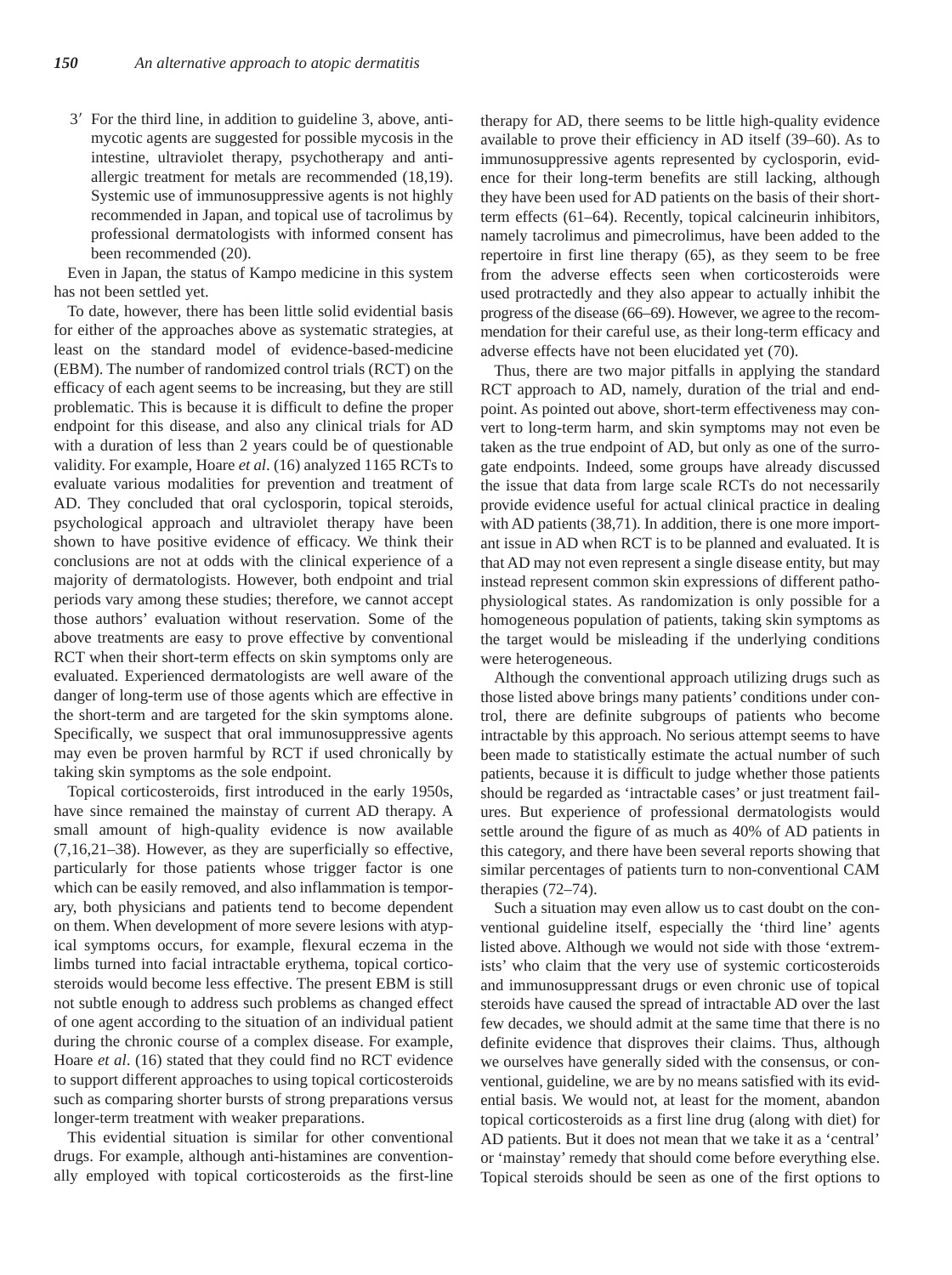relieve the symptoms, which should, however, not be used indefinitely. Thus, we roughly agree that the conventional guideline has evidential basis up to the first and the second line modalities, but no more. We would like to combine the guidelines 1 and 2 above as recommended 'first-line' therapy for AD. We are in opposition to the easy use of systemic corticosteroids and immunosuppressive agents. They should not even be regarded as the second-line therapy, but be reserved as the last resort to be used in the short term.

# **How Should Kampo be Viewed as Treatment Modality for AD?**

#### *First or Second Line?*

We believe that we have established that our 'Diet and Kampo' approach can bring cure for  $>50\%$  of patients considered to be intractable with the conventional approach. Since we agree that the conventional approach, especially topical steroids, is effective for the majority of AD patients in the short term, we opt to include it as first-line therapy along with diet change, and thus Kampo is reserved as a second-line regimen, to replace systemic use of corticosteroids and immunosuppressive agents. We think our approach can therefore be adopted and tried in the West. On the other hand, as mentioned above, in Japan (and other Asian countries) there are 'fundamentalist' Kampo physicians who contend that AD can be cured with Kampo alone. However, from our own experience, Kampo alone as a first-line regimen seems no more effective than the standard first-line therapy, though again we should be cautious about individual differences: there seem to be a subgroup of patients for whom Kampo is more effective as the single first-line regimen. The view that Kampo is not a magic bullet is partially supported by the case studies presented above, which show that a substantial proportion of patients who visit our clinic have failed with Kampo. We would thus not suggest that large-scale standard RCT should be planned to compare the effect of any single specific Kampo formula against topical corticosteroids in a heterogeneous population of patients with AD.

Although much attention has recently been focused on Kampo herbal medicine for AD  $(6,8-11,14,15,75-102)$ , there are only a few reports examining the efficacy of Kampo in a first-line treatment setting, as reviewed by Armstrong and Ernst (97). Sheehan *et al*. (98–100) reported the usefulness of the composite herbs of Zemaphyte® by a randomized, doubleblind cross-over trial. However, a subsequent trial by Fung *et al*. (102) failed to show its superiority over placebo. These reports are not very surprising to us, though we believe Kampo alone can be at least more effective than placebo. Zemaphyte's<sup>®</sup> composite herbs include Bofu (*Ledebouriella seseloides*) and other anti-pruritic herbs, and Jio (*Rehmannia glutinosa*) and other anti-inflammatory and anti-congestive herbs. Their pharmacological actions are being elucidated by modern Western techniques (103–108). Some of these components overlap with those in our formulae, but generally we regard them as alleviating agents for superficial symptoms, so we do not expect them to be more useful than topical steroids and oral anti-histamines

as first-line drugs in treating those patients who could well be cured by conventional treatment.

We have not been able to find any previous reports in the literature where Kampo has been systematically used specifically as second-line treatment for those in whom the standard treatment has failed. Our report seems to be the first to show its actual effectiveness in this setting and also to show that Kampo treatment can smoothly complement conventional modes of therapy.

#### *Kampo Paradigm and AD*

As seen in the case studies, Kampo therapy for AD patients is not straightforward. It is the rule rather than the exception that we have to resort to plural formulae before bringing a patient's conditions under control. The Kampo remedies we use include Shofu-san, Ji-zuso-ippo and Eppi-ka-jutsu-to. These remedies are for the treatment of symptoms exhibited on the body surface, but very often we use such formulae as Hochu-ekki-to, intending to simultaneously improve patients' general conditions. Even for the same disease entity in the Western concept of medicine, we prescribe different herbal preparations for individual patients according to the overall presentation of each patient, and the prescription is changed with changes in the main pathology of the patient during the course of treatment. This approach of fine-tuning using multiple formulae is the major cause of difficulty in performing double blind RCT to investigate the usefulness of herbal preparations for a complex disease such as AD.

Since the pathogenesis of the disease itself is still obscure, the conventional treatment is symptomatic in principle. Aside from the use of anti-histamines for pruritus, the very use of steroids and other immunosuppressive agents is aimed at suppressing manifestations of inflammatory reactions and not at correcting the underlying disorders. Simply put, it is analogous to the situation of early 20th century medicine against influenza, when the very existence of viruses was unknown, while aspirin had been used to suppress fever with reasonable success. This symptomoriented approach is no doubt reasonable in Western analytical medicine, where no specific agent should or could be employed to radically cure disorders of which we do not have enough pathogenetic knowledge. However, such a strategy will become problematic if adverse effects of the drugs used to suppress superficial symptoms override correction of the underlying conditions. Those conditions would include putative abnormality in the immune system, failure of the autonomic nervous regulatory functions and imbalance of the endocrine system, all of which have been implicated for AD. The fact that Kampo with diet therapy can bring about cure for many of those patients refractory to the conventional treatment suggests, though of course does not prove, that the Kampo regimens are affecting not the superficial symptoms but the underlying pathogenetic conditions of these patients. While there is no conventional treatment aimed at these underlying conditions, Kampo should be considered seriously as a treatment modality directed at an alternative target. In doing so, clinical trials should be designed so as not to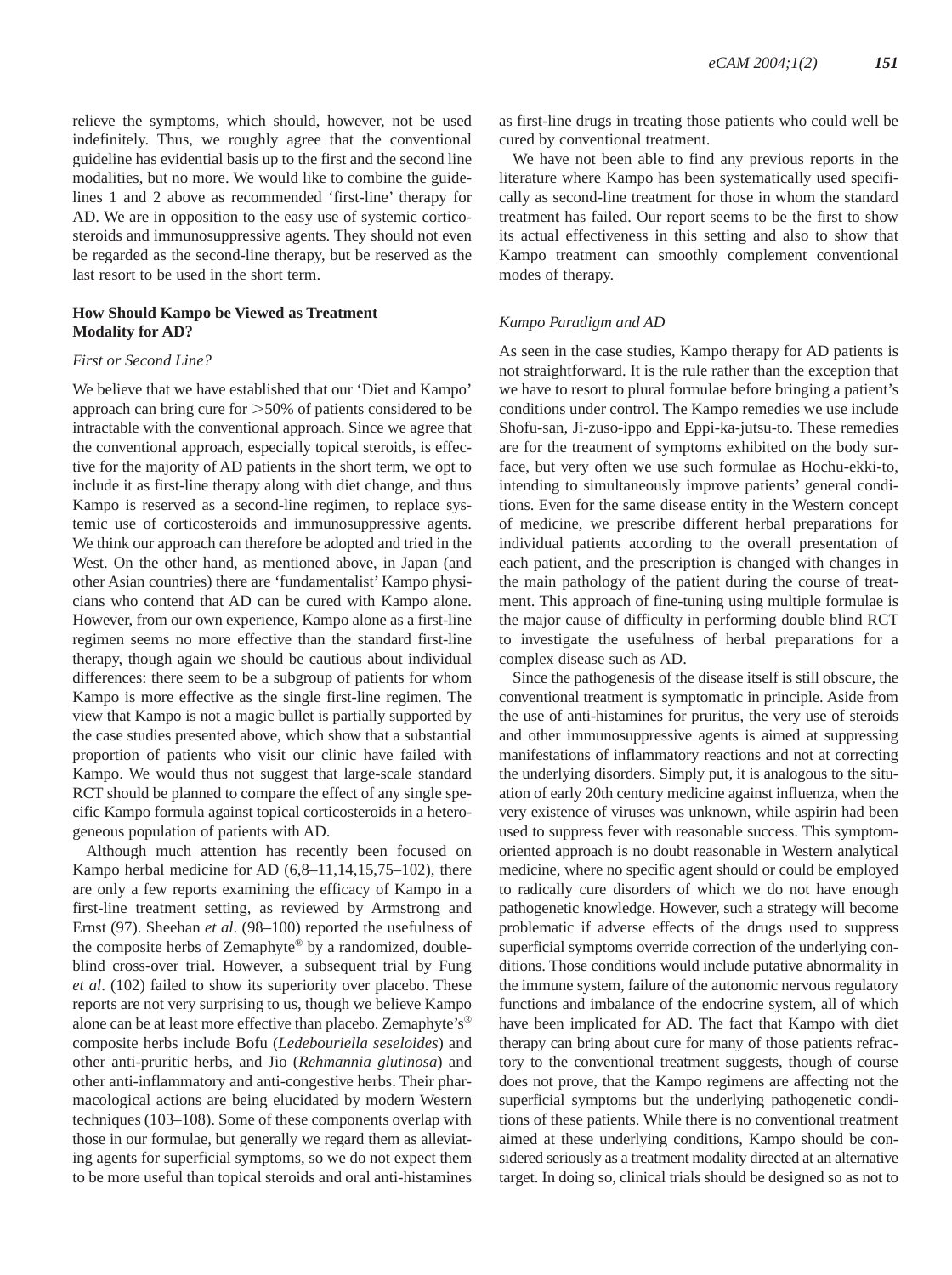select as endpoint the surface symptoms which can be treated in the short-term by steroids or immunosuppressive agents.

Besides the difference of treatment target as above, modern Western medicine can be supplemented in another way by the Kampo approach. That is, the long-term view on the patient as an individual. Experienced dermatologists are aware that there are several subgroups in AD patients, and various subsets and temporal phases in its clinical manifestations. For example, patients having psychological problems are quite different from those with dietary habit problems. Likewise, the disease phase in one individual patient is different whether inflammatory reactions are the main manifestation or not. When we resort to Kampo therapy, we choose from a wide variety of Kampo repertoires those which we consider best for each individual patient in certain specific conditions. These 'conditions' are called 'Sho' in Kampo (12). We would admit that identifying Sho is still rather intuitive, and more art than science at present. One way for Kampo therapy to become more universally applicable is to develop more analytical descriptions of the patient's Sho for which only certain kinds of Kampo formulae could be agreed to be used by experienced Kampo physicians. Doubleblind placebo controlled trial could become valid if Sho descriptions could become more objective.

# **How Should Kampo be Integrated Into the Treatment Strategy for AD?**

#### *Proposal: An Alternative Guideline*

Based on the presentation and discussions above, we would like to propose an interim alternative guideline for AD therapy with some proposal for its evaluation by clinical trials. Our alternative guideline is as below:

- 1. First, discuss with patients their general lifestyle, especially their diet. Propose to the patient that AD could be cured 'from within', or by returning to a better state of his/her mind–body, by, specifically, returning to healthier dietary habits. Try to ask the patient to understand that skin inflammation is sometimes an expression of a deeper imbalance of his/her mind–body if there are no obvious allergens or irritants. Try to provide good supportive care for those patients with psychological problems.
- 2. Try topical steroids, tacrolimus ointment and emollients to alleviate the skin symptoms. Try anti-histamines in cases of severe pruritus. Try Kampo regimens if these regimens fail.
- 3. Systemic administration of corticosteroids and immunosuppressant drugs should be reserved only for patients with whom all the above measures have failed. Even when they are to be introduced, they should be used only for very limited duration in order to avoid any adverse effects due to protracted use. Kampo can be continued with these agents as several Kampo prescriptions can alleviate adverse effects of these agents.

Essentially, this is a proposal to place Kampo as the secondline treatment before systemic corticosteroids and immunosuppressant agents. Recent epidemiological evidence has established the long suspicion that use of systemic corticosteroids increases the incidence of malignancy (109).

We would like to add that we have used Kampo for many patients as first-line with reasonable success, and so after further studies we may even place it as a first-line therapy. But, for the time being, we would recommend the above guidelines, as conventional therapy is effective in many cases if carried out within the framework of psycho-physical care and serious improvement in lifestyle to avoid trigger factors. Also, we would like to point out that Kampo herbs are limited resources, abuse of which will deprive future patients of opportunities to benefit from them.

#### *How to Evaluate the Alternative Guideline Using Kampo?*

We think the most important but problematic aspect of Kampo therapy proposed above is that Kampo presupposes the use of plural formulae for each individual patient. Kampo therapy is not a treatment using a single mono-component drug but a treatment 'session' using various multi-component herbs.

The most appropriate method to evaluate the efficacy of such a guideline would be modified 'N-of-1' trial (110–116), where the effect of a Kampo 'session' by one physician is evaluated for one individual patient against placebo. The trial will comprise several sequential periods during which Kampo sessions using real herbs or placebo are alternated, in a randomized double-blind manner. We have yet to start such a trial, because there are still no good placebo preparations for different specific Kampo formulae. But we are considering the introduction of capsule formulations to actually carry out such a trial.

# *A Further Proposal of Trial Based on the Kampo Paradigm*

We have shown in the case series that our Kampo formulae are not necessarily prescribed for any specific 'symptoms' of AD in the modern Western sense. We have also suggested that AD may be seen not as a single disease entity, but may be regarded as heterogeneous pathophysiological conditions sharing several characteristic skin symptoms. If that were really the case, AD patients should be classified into several subgroups. Such classification will be established based on Western scientific pathophysiology in the future. But even without having such a 'scientific' classification, we would like to propose here that there seems to be one rather distinct subgroup in AD patients from the viewpoint of Kampo. It is a group of patients who exhibit the Sho we call in Kampo O-Ketsu ('dirty blood'). These patients are usually obese with high fat/caloric intake (the 'fried potatoes' group). We hypothesize that AD may develop in these people when they reach the stage exhibiting 'O-Ketsu' Sho. For these patients, we believe, such formulae as Keishi-bukuryo-gan are effective with diet changes. Standard RCT may even be designed to check the effect of one single Kampo formula against placebo if such a classification of patients according to Sho could be introduced. Such a trial design of RCT is, however, the exception and not the rule for Kampo treatment, as it is a rule and not the exception that Sho changes during the period of treatment.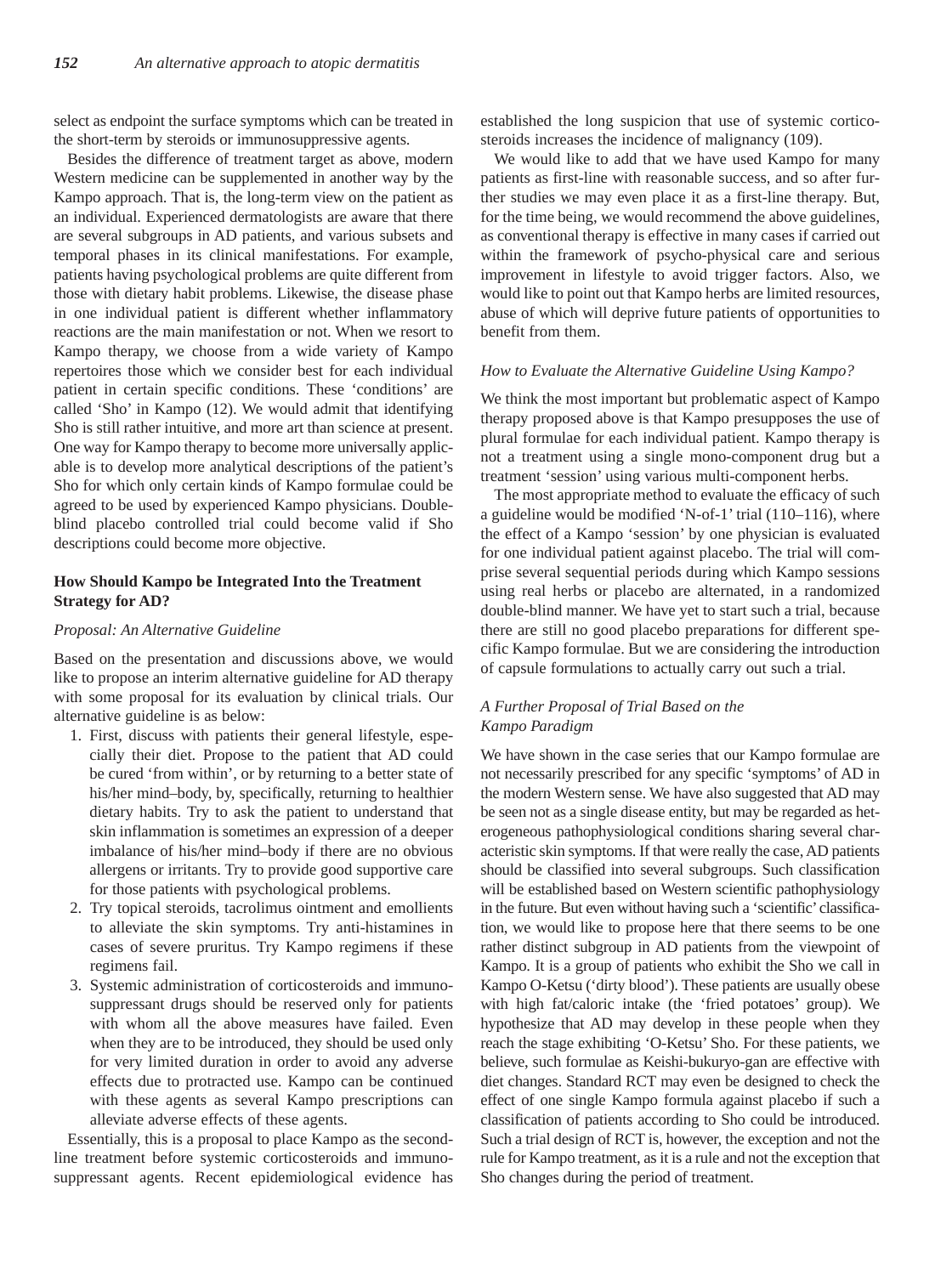Another possible trial design is one in which the method of the present report is systematized. For example, the guideline above is applied first to all patients, those who failed by the first-line treatment are randomized into two groups where the only difference is presence or absence of Kampo treatment. In such a design, not only the symptoms but also quality of life and necessity of corticosteroids should be added as evaluation points.

As pointed out before, not only the length of trial period but the timing at which the effect is evaluated is crucial in assessing any treatment modes for AD. For Kampo herbs in particular, with rare exceptions such as Byakko-ka-ninjin-to, it takes months for their effects to become apparent. Evaluation of the effects of any agents tried for AD is not only important for confirming their real efficacy and safety but also from the standpoint of patients themselves, for whom short-term disappearance of symptoms does not mean much. We have so far not discussed the detail of the diet therapy essentially accompanying our Kampo therapy. But long-term evaluation is particularly important for our Kampo diet therapy, which, unlike that of simple removal of allergens, takes years for its effects to become apparent. Thus, we propose that in clinical trials of any agents for AD, their effects should be evaluated after 3 years as a minimum. We are convinced that Kampo and diet approach is not inferior to any other modalities if the long-term viewpoint is taken in evaluation.

#### **The Art of Kampo**

In proposing such a guideline and plan for clinical trials, we would like to make a final remark of caution. We have provided evidence in this Review that Kampo therapy is effective only when administered by experienced practitioners. Therefore, the guideline above would also state that Kampo sessions should be managed by an expert. Traditional Kampo therapy, being like an art or craft, unlike the science and technology of modern Western medicine, is hard to gain expertise in, since it depends not on objective measures and techniques but on subjective observations, experience and oral instruction by Kampo masters. In Japan, a new generation of doctors is now emerging, who are educated in modern medical schools but learned Kampo from existing masters. These doctors, ourselves included, are trying to integrate modern and traditional approaches. The consensus being formed is that diagnosis should be fully based on modern analytical science, but in the treatment we should introduce Kampo upon understanding its pharmacological effects and patients' pathophysiological conditions both in terms of modern and traditional medicine. Thus, as seen above, we use Kampo on symptoms understood in terms not only in modern Western medicine but also in traditional Kampo terms. For example, we use Hochu-ekki-to to enhance Ki (Qi) for those patients who are in the condition (Sho) of Ki-kyo ('hollow spirit'). As can be easily understood, while there is still no objective parameter to measure Ki in modern medicine, this intuitive approach has great danger of being abused. Expertise is the fundamental condition for the

sound practice of Kampo. We do not wish to be mystical in stating this, however, since expertise of doctors is a definite determinant of cure in any medical practice, regardless of its Eastern or Western origins. In addition, even in the Kampo repertoires, there are several formulae which do not require much mystical insight in prescribing them: for example, Hochu-ekki-to can be rather safely used by non-expert physicians to 'encourage' those AD patients who are discouraged (hollow-spirited). Some of Kampo Sho is not mystical at all, but even commonsensical. From a different viewpoint, we would also like to emphasize that an element of art in medicine becomes inevitable whenever the very nature of the disease treated is mysterious. AD is one representative example of such disorders. In treating a 'mysterious' disease like AD and, for example, many of the autoimmune diseases, good intuition about the individual patient's changing conditions is still an essential prerequisite for a clinical physician to provide beneficial support to him/her. We contend that artful Kampo treatment is a strategy to be seriously considered for AD patients. We would welcome any Western dermatologists who wished to visit our clinic to learn Kampo with us and attain the minimum level of expertise. Widespread application of the art of Kampo would make it possible to test its actual effectiveness by such trial methods as proposed above at multiple institutions around the world.

### **References**

- 1. Hanifin JM, Rajka G. Diagnostic features of atopic dermatitis. *Acta Dermatovener (Stockholm)* (Suppl)1980;92:44–7.
- 2. Costa C, Rilliet A, Nicolet M, Saurat J-H. Scoring atopic dermatitis: The simpler the better? *Acta Derm Venereol (Stockholm)* 1989;69:41–5.
- 3. European Task Force on Atopic Dermatitis. Severity Scoring of Atopic Dermatitis: The SCORAD Index. Consensus report of the European Task Force on Atopic Dermatitis. *Dermatology* 1993;186:23–31.
- 4. Berth-Jones J. Six area, six sign atopic dermatitis [\(SASSAD\)](http://www) severity score: a simple system for monitoring disease activity in atopic dermatitis. *Br J Dermatol* 1996;135(Suppl 48):25–30.
- 5. Furue M. A guideline for the treatment of atopic dermatitis. http://www. kyudai-derm.org/atopy/atopy.html (in Japanese).
- 6. Ishii M, Kobayashi H, Mizuno N, Takahashi K, Yamamoto I. Japanese herb treatments of adult atopic dermatitis by diet and Japanese herb remedy—Evaluation of disappearance of disease phases. In Dermatological Oriental Medicine Study Group, editors, *State of Herb Treatments in Dermatology* 9. Tokyo: Sogoigaku Co., 1997; 63–77 (in Japanese).
- 7. Furue M, Terao A, Rikihisa W, Urabe K, Kinukawa N, Nose Y, et al. Clinical dose and adverse effects of topical steroids in daily management of atopic dermatitis. *Br J Dermatol* 2003;148:128–33.
- 8. Kobayashi, H, Takahashi K, Mizuno N, Kutsuna H, Ishii M. An Alternative Approach to Atopic Dermatitis. I. Case-Series Presentation. *Evidencebased Complementary and Alternative Medicine* 2004;1:49–62.
- 9. Takahashi K. Outline of Kampo therapy for skin diseases. Based on the conceptual system of traditional Chinese medicine. *Skin Res* 1997;39: 1–23 (in Japanese).
- 10. Takahashi K. Kampo therapy in Dermatology. Treatment for skin symptoms (I). *Kampo Study* 2004;388:126–9 (in Japanese).
- 11. Ninomiya F. Ji-zuso-ippo for adult atopic dermatitis. *Jpn J Oriental Med* 1990;40:54–5 (in Japanese).
- 12. Terasawa K. KAMPO, Japanese-Oriental Medicine, Insights from Clinical Cases. Tokyo: K.K. Standard McIntyre, 1993.
- 13. Tei S. Japanese-English Dictionary of Oriental Medicine. Tokyo: Iseisha, 1993.
- 14. Kuwano S. Basic Knowledge and Clinical Use of Kampo Prescriptions for Physicians and Pharmacists. Tokyo: Hirokawa Publishing Co., 1997 (in Japanese).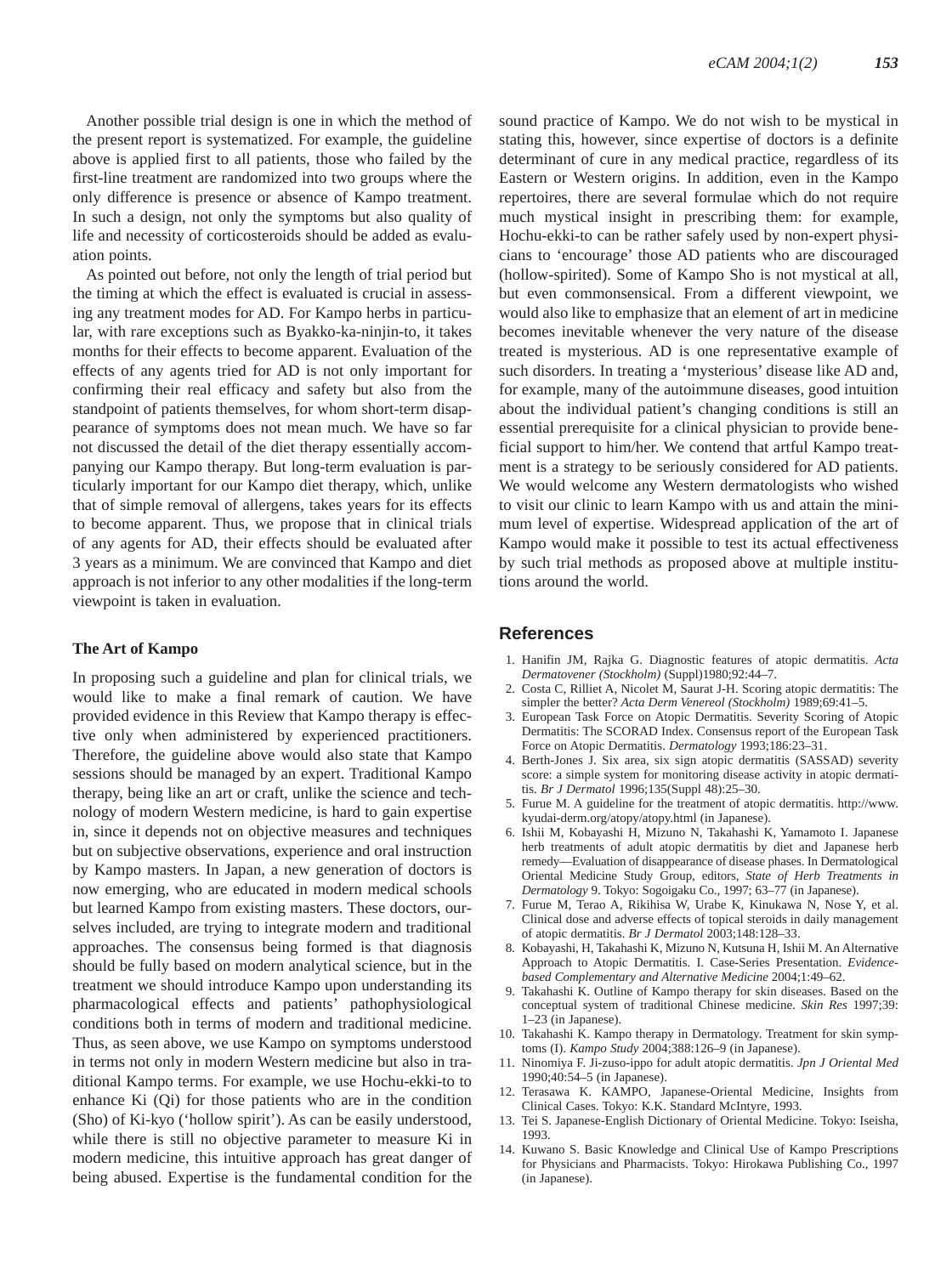- 15. Ninomiya F. Summary and Kampo therapy in future. In Symposium for treatment of atopic dermatitis. *The Kampo.* 2000;6:42–3 (in Japanese).
- 16. Hoare C, Li Wan Po A, Williams H. Systematic review of treatments of atopic eczema. *Health Technol Assess* 2000;4;(37).
- 17. McHenry P, Williams HC, Bingham EA. Treatment of atopic eczema. *Br Med J* 1995;310:843–7.
- 18. Ikezawa Z. Basic and Clinical Aspects of adult atopic dermatitis. *Biotherapy* 1999;13:961–9 (in Japanese).
- 19. Baron ED, Barzilal D, Johnston G, Kawashima M, Takigawa M, Nakagawa M, et al. Atopic dermatitis management: comparing the treatment patterns of dermatologists in Japan, USA and UK. *Br J Dermatol* 2002;147:710–5.
- 20. Furue M, Furukawa F, Hide M, Takehara K. Guidelines for therapy for atopic dermatitis 2004. *Jpn J Dermatol* 2004;114:135–42 (in Japanese).
- 21. Van der Ploeg DE. Betamethasone dipropionate ointment in the treatment of psoriasis and atopic dermatitis: a double-blind study. *South Med J*  $1976.69.862 - 3$
- 22. Roth HL, Brown EP. Hydrocortisone valerate. Double-blind comparison with two other topical steroids. *Cutis* 1978;21:695–8.
- 23. Sudilovsky A, Muir JG, Bocobo FC. A comparison of single and multiple application of Halcinonide cream. *Int J Dermatol* 1981;20:609–13.
- 24. Lupton ES, Abbrecht MM, Brandon ML. Short-term topical corticosteroid therapy (halcinonide ointment) in the management of atopic dermatitis. *Cutis* 1982;30:671–5.
- 25. Sefton J, Joder JS, Kyriakopoulos AA. Clinical evaluation of hydrocortisone valerate 0.2% ointment. *Clin Ther* 1984;6:282–93.
- 26. Wahlgren CF, Hägermark O, Bergström R, Hedin B. Evaluation of a new method of assessing pruritus and antipruitic drugs. *Skin Pharmacol* 1988;1:3–13.
- 27. Stalder JF, Fleury M, Sourisse M, Rostin M, Pheline F, Litoux P. Local steroid therapy and bacterial skin flora in atopic dermatitis. *Br J Dermatol* 1994;131:536–40.
- 28. Lawlor F, Black AK, Greaves M. Prednicarbate 0.25% ointment in the treatment of atopic dermatitis: A vehicle-controlled double-blind study. *J Dermatol Treat* 1995;6:233–5.
- 29. Lebwohl M. Efficacy and safety of fluticasone propionate ointment, 0.005%, in the treatment of eczema. *Cutis* 1996;57(2 Suppl):62–8.
- 30. Sears HW, Bailer JW, Yeadon A. Efficacy and safety of hydrocortisone buteprate 0.1% cream in patients with atopic dermatitis. *Clin Ther* 1997;19:710–9.
- 31. Maloney JM, Morman MR, Stewart DM, Tharp MD, Brown JJ, Rajagopalan R. Clobetasol propionate emollient 0.05% in the treatment of atopic dermatitis. *Int J Dermatol* 1998;37:142–144.
- 32. Ainley-Walker PF, Patel L, David TJ. Side to side comparison of topical treatment in atopic dermatitis. *Arch Dis Child* 1998;79:149–52.
- 33. Van der Meer JB, Glazenburg EJ, Mulder PG, Eggink HF, Coenraads PJ. The management of moderate to severe atopic dermatitis in adults with topical fluticasone propionate. The Netherlands Adult Atopic dermatitis Study Group. *Br J Dermatol* 1999;140:1114–21.
- 34. Friedlander SF, Hebert AA, Allen DB. Safety of fluticasone propionate cream 0.05% for the treatment of severe and extensive atopic dermatitis in children as young as 3 months. *J Am Acad Dermatol* 2002;46:387–93.
- 35. Thomas KS, Armstrong S, Avery T, Po ALW, O'Neill C, Young S, Randomized controlled trial of short burst of a potent topical corticosteroid versus prolonged use of a mild preparation for children with mild or moderate atopic eczema. *Br Med J* 2002;324:768–71.
- 36. Hanifin JT, Gupta AK, Rajagopalan R. Intermittent dosing of fluticasone propionate cream for reducing the risk of relapse in atopic dermatitis patients. *Br J Dermatol* 2002;147:528–37.
- 37. Berth-Jones J, Damstra RJ, Golsch S, Liveden JK, Van Hooteghem O, Allegra F, et al. Twice weekly fluticasone propionate added to emollient maintenance treatment to reduce of relapse in atopic dermatitis; randomized, double blind, parallel group study. *Br Med J* 2003;326:367–70.
- 38. Hanifin JM, Cooper KD, Ho VC, Kang S, Krafchik BR, Margolis DJ, et al. Guidelines of case for atopic dermatitis. *J Am Acad Dermatol* 2004;50:391–404.
- 39. Savin JA, Paterson WD, Adam K, Oswald I. Effects of trimeprazine and trimipramine on nocturnal scratching in patients with atopic eczema. *Arch Dermatol* 1979;115:313–5.
- 40. Klein GL, Galant SP. A comparison of the antipruritic efficacy of hydroxyzine and cyproheptatidine in children with atopic dermatitis. *Ann Allergy* 1980;44:142–5.
- 41. Simons FER, Simons KJ, Becker AB, Haydey RP. Pharmacokinetics and antipruritic effects of hydroxysine in children with atopic dermatitis. *J Pediatr* 1984;104:123–7.
- 42. Hjorth N. Terfenadine in the treatment of chronic idiopathic urticaria and atopic dermatitis. *Cutis* 1988;42:29–30.
- 43. Duherty V, Sylvester DGH, Kennedy CTC, Harvey SG, Calthrop JG, Gibson JR. Treatment of itching in atopic eczema with antihistamines with a low sedative profile. *Br Med J* 1989;298:96
- 44. Zuluage de Cadena A, Ochoa de VA, Donado JH, Mejia JI, Chamah H, Motoya de Restrepo F. Comparative study of the effect of the hidroxicina the terfenadina and the astemizol in children with atopic dermatitis: Hospital General de Medellin-Centro de Espechiakistas C. E. S. 1986–1988. *CES Med* 1989;3:7–13.
- 45. Monroe EW. Relative efficacy and safety of loratadine, hydroxyzine, and placebo in chronic idiopathic urticaria and atopic dermatitis. *Clin Ther* 1992;14:17–21.
- 46. Hannuksela M, Kalimo K, Lammintausta K Mattila T, Turjanmaa K, Varjonen E, et al. Dose ranging study: cetirizine in the treatment of atopic dermatitis in adults. *Ann Allergy* 1993;70:127–33.
- 47. Langeland T, Fagertun HE, Larsen S. Therapeutic effect of loratadine on pruritus in patients with atopic dermatitis. A multi-crossover-designed study. *Allergy* 1994;49:22–6.
- 48. La Rosa M, Ranno C, Musarra I, Guglielmo F, Corrias A, Bellanti JA. Double-blind study of cetirizine in atopic eczema in children. *Ann Allergy* 1994;73:117–22.
- 49. Hamada T, Ishii M, Nakagawa K, Kobayashi H, Kitajima J, Chanoki M, et al. Evaluation of the clinical effect of terfenadine in patients with atopic dermatitis. A comparison of strong topical corticosteroid therapy to mild topical corticosteroid combined with terfenadine administration therapy. *Skin Res* 1996;38:97–103 (in Japanese).
- 50. Patel P, Gratton D, Eckstein G, Aberer W, Pryzbilla B, Chelly M. A double-blind study of loratadine and cetiridine in atopic dermatitis. *J Dematol Treat* 1997;8:249–53.
- 51. Foulds IS, MacKie RM. A double-blind trial of the H2 receptor antagonist cimetidine, and the H1 receptor antagonist promethazine hydrochloride in the treatment of atopic dermatitis. *Clin Allergy* 1981;11:319–23.
- 52. Frosch PJ, Schwanits HJ, Macher E. A double-blind trial of H1 and H2 receptor antagonists in the treatment of atopic dermatitis. *Arch Dermatol Res* 1984;276:36–40.
- 53. Savin JA, Dow R, Harlow BJ, Massey H, Yee KF. The effect of a new nonsedative H1-receptor antagonist (LN2974) on the itching and scratching of patients with atopic eczema. *Clin Exp Dermatol* 1986;11:600–2.
- 54. Berth-Jones J, Graham-Brown RAC. Failure of terfenadine in relieving the pruritus of atopic dermatitis. *Br J Dermatol* 1989;121:635–7.
- 55. Wahlgren CF, Hägermark Ö, Bergström R. The antipruritic effect of a sedative and a non-sedative antihistamine in atopic dermatitis. *Br J Dermatol* 1990;122:545–51.
- 56. Krause L, Shuster S. Mechanism of action of antipruritic drug. *Br Med J* 1983;287:1199–200.
- 57. Henz BM, Metzenauer P, O'Keefe E, Zuberbier T. Differential effects of new-generation h1-receptor antagonists in pruritic dermatoses. *Allergy* 1998;53:180–3.
- 58. Ishibashi Y, Ueda H, Niimura M, Harada S, Tamaki K, Imamura S, et al. Clinical evaluation of E-0659 in atopic dermatitis in infants and children. Dose-finding multicenter study by the double-blind method. *Skin Res* 1989;31:458–71(in Japanese).
- 59. Klein PA, Clark RAF. An evidence-based review of the efficacy of antihistamines in relieving pruritus in atopic dermatitis. *Arch Dermatol* 1999;135:1522–5.
- 60. Kawashima M, Tango T, Noguchi T, Inagi M, Nakagawa H, Harada S. Addition of fexofenadine to a topical corticosteroid reduces the pruritus associated with atopic dermatitis in a 1-week randomized, double-blind, placebo-controlled, parallel-group study. *Br J Dermatol* 2003;148:1212–21.
- 61. Sowden JM, Berth-Jones J, Ross JS, Montley RJ, Marks R, Finley AY, et al. Double-blind, controlled crossover study of cyclosporin in adults with severe refractory atopic dermatitis. *Lancet* 1991;338:137–40.
- 62. Sepp N, Fritsch PO. Can cyclosporin A induce permanent remission of atopic dermatitis? *Br J Dermatol* 1993;128:213–6.
- Munro CS, Jevell NJ, Shuster S, Friedmann PS. Maintenance treatment with cyclosporin in atopic dermatitis.*Br J Dermatol* 1994;130:376–80.
- 64. Berth-Jones J, Graham-Brown RAC, Marks R, Camp RDR, English JSC, Freeman K, et al. Long-term efficacy and safety of cyclosporin in severe adult atopic dermatitis. *Br J Dermatol* 1997;136:76–81.
- 65. Ellis C, Luger T on behalf of the ICCAD II Faculty: Abeck D, Allen R, Graham-Brown RAC, Prost YDE, Eichenfield LF, Ferrandiz C, et al. International Consensus Conference on Atopic Dermatitis II (ICCAD II): Clinical update and current treatment strategies. *Br J Dermatol* 2003; 148(Suppl 63):3–10.